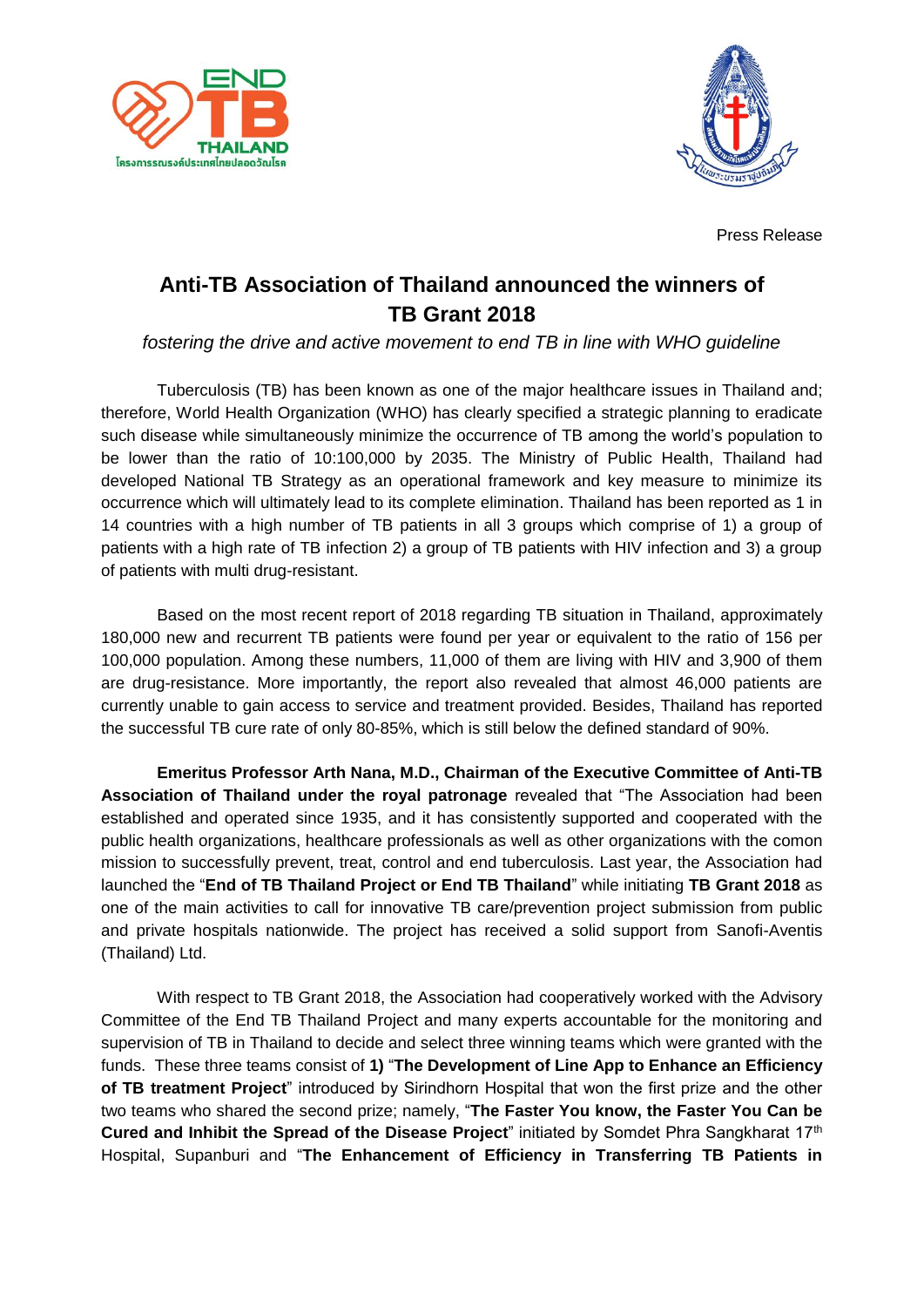



**Bangkok Area Project**" initiated by AIDS, TB and STD Control Division, Health Department, Bangkok Metropolitan.

**Wongwat Lewlak, M.D.,** the Deputy Director of Health Department, Bangkok Metropolitan revealed the current TB situation in Bangkok as well as its challenge that it is likely that the reoccurrence rate of TB and number of new patient will be high. According to the epidemiology data, it has forecasted that there might be 12,886 TB patients in Bangkok area. Nonetheless, only 12,035 patients have been registered for treatment, and among these numbers, 1,000 patients with potentially TB infection have not been identified. This has posed a challenge in searching for such patients in order that they can be treated to prevent its spread through breath. Another important factor is the tendency that an increasing number of people have immigrated to work in Bangkok yearly. For instance, in 2018, there were 1,123 TB patients found among these immigrants compared to 853 patients in 2017. Therefore, it is time to transmission the TB cycle through early diagnosis.

As for Bangkok, the number of TB patients are relatively high and it poses a challenging task in eradicating TB as specified by WHO due to many inherent factors, for example, population density, overcrowding of transportation, and daily lifestyle of people in Bangkok. In addition, some hospitals are unable to deliver the service to cover the TB treatment under monitoring method where patients will be monitored on medication. These methods have been considered as preventive measures from the root cause and ultimately help save the government's budget in providing TB treatment. However Bangkok only achieves the successful rate less than 80%.

Sirindhorn Hospital, Medical Service Department, Bangkok, which was granted with the fund as the first prize winner of TB Grant 2018, Chuleekorn So-udorn, M.D., a physician in respiratory tract system disease at Sirindhorn Hospital explained that "**The Development of Line App to Enhance an Efficiency of TB treatment Project**" helps solve one significant problem concerning an access to TB patients and their closed ones. Sirindhorn Hospital had introduced Line App in working cooperatively to enhance the efficiency of communication between doctors, nurses, patients as well as their closed ones. Such system will answer people's inquiries regarding TB symptoms or potential side effects of the medicine, provide accurate information and understanding to facilitate an accessibility of treatment by employing LINE ID: LINE TB Clinic Sirindhorn Hospital. The hospital has operated its TB clinic as a one-stop service where evaluation and follow-up procedures have been provided to all 246 TB patients who were admitted for treatment in 2018. Of this number, there are 69 percent of TB patients who are currently using Line App and 31 percent who do not. The result had shown that 91% of the patients employing Line App received more efficient treatment whereas those without the use of Line App reported only 76.7% of such treatment efficiency. Consequently, the hospital has acknowledged the benefit of the development of Line App in gaining access to TB patients. Subsequently, the hospital has furthered this project by initiating an automatic warning system to remind patients to take their medicine as well as to remind them of their upcoming visit to the doctor in advance. Such automatic warning system enable the patients to take their medicine on a regular basis while reminding them not to miss their appointment which ultimately fosters patients and their families' satisfaction and confidence in using Line App to facilitate TB treatment.